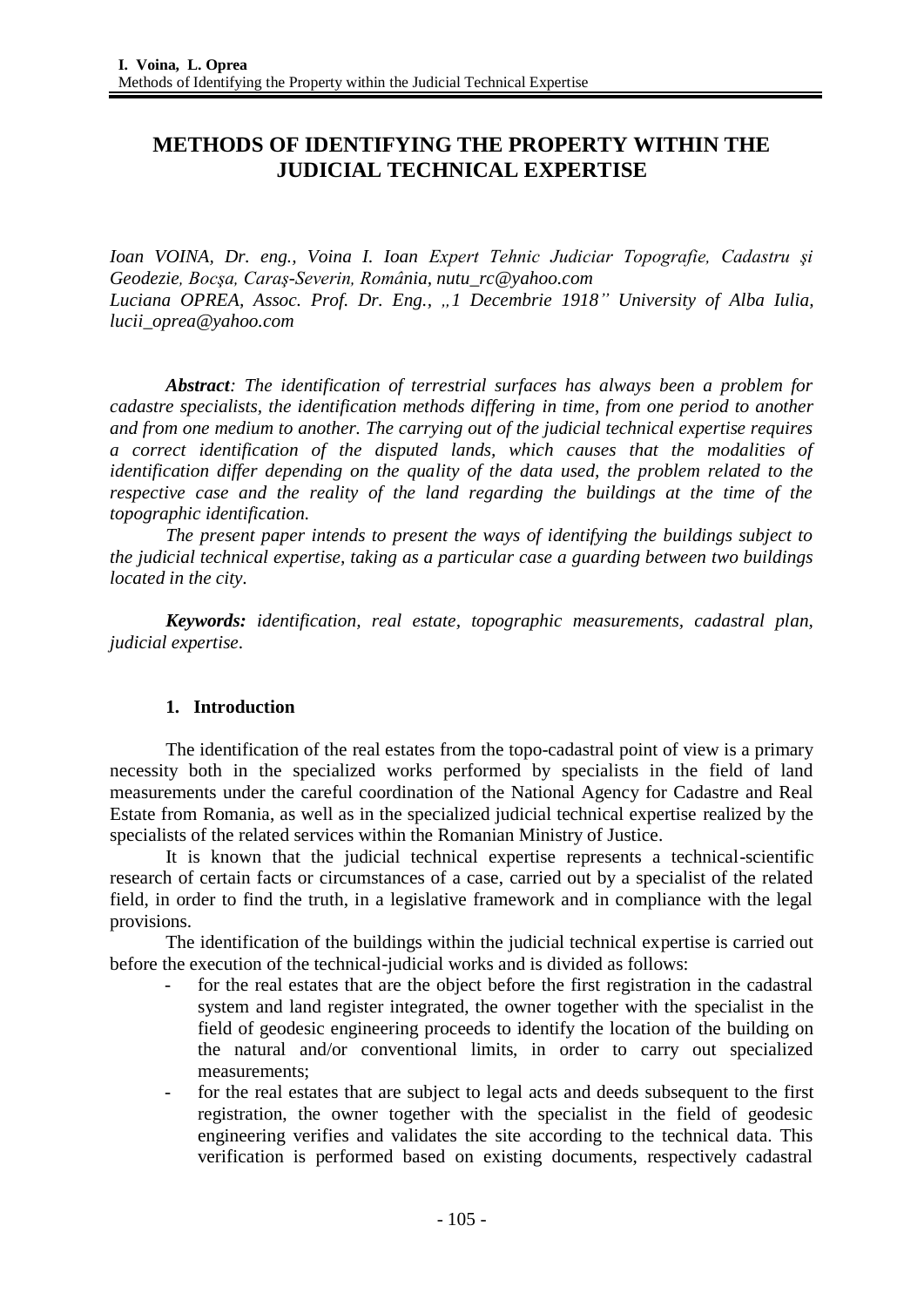documentation, land book extracts for information, location and delimitation plans, cadastral plans or maps, land book plans etc.

Within a judicial technical expertise, the specialist in the field of geodetic engineering, hereinafter referred to as the judicial technical expert, has the obligation to carry out a complete, detailed and fully exposed analysis of the situation found on the spot following the displacement performed on the ground, both from technically, economically and juridicaly, without thereby substituting the chairman of the trial court, even if, apparently, the objective or objectives of the judicial technical expertise were disposed of and appropriated by the trial court by the end of the hearing.

## **2. Materials and Methods**

In the procedures of carrying out the judicial technical expertise, the identification of the location of the real estate is the operation which consists in analyzing them completely, having in this sense the following step order:

a) choosing the working method;

b) carrying out the measurements in order to realize the topographic networks and the lifting of the planimetric details necessary for the delimitation of the real estate and the interior details, as well as the collection of the cadastral data, their verification and validation;

c) analysis of the real estates indicated by the owner and which are in dispute, in accordance with the documents of ownership and the data existing in the national database;

d) determination by the judicial technical expert of all the elements existing on the ground, both inside and outside the building and their materialization on the plan of location and delimitation;

e) data processing;

f) drawing up and writing the report of judicial technical expertise.

The identification modalities of the real estate within the judicial technical expertise are varied according to the data sources, the technical means held and not least the complexity of the technical-legal case.

A correct identification always starts from the documents and documents of property of the interested person, these being: wealth sheets, property titles, land book extracts, court decisions and others, in which the topographic identifier (topographic number, cadastral number or electronic identifier), the existing location within the locality, whether it is in-town or out-of-town, the place name in which the building is located, the category of use of the building, the surface of the real estate and the neighborhoods of the real estate, all representing elements of identification of the real estate in the land.

Starting from the definition of the border guarding existing in the legal dictionary, namely: *,,the guarding is the action that aims to determine, by judicial decision, the boundaries between two neighboring properties*", a fair identification of the real estate has a special importance in the role of an action guarding, a fact for which the specialist appointed by the court, has the primary role of identifying, analyzing and proposing one or more variants regarding the establishment of the boundary line between two or more immovables.

Starting from the documents of property of the interested persons or of the parties within a legal act, the identification on plans and topo-cadastral maps is a very important factor in finding the true limit of ownership of a real estate, if it was correctly represented on these map supports.

Taking a particular case, a border between two buildings located in the town of Caransebeş, Caraş-Severin county, Romania, the sources of identifying the buildings that were the object of the work, were starting from the old cadastral plans published at scale 1: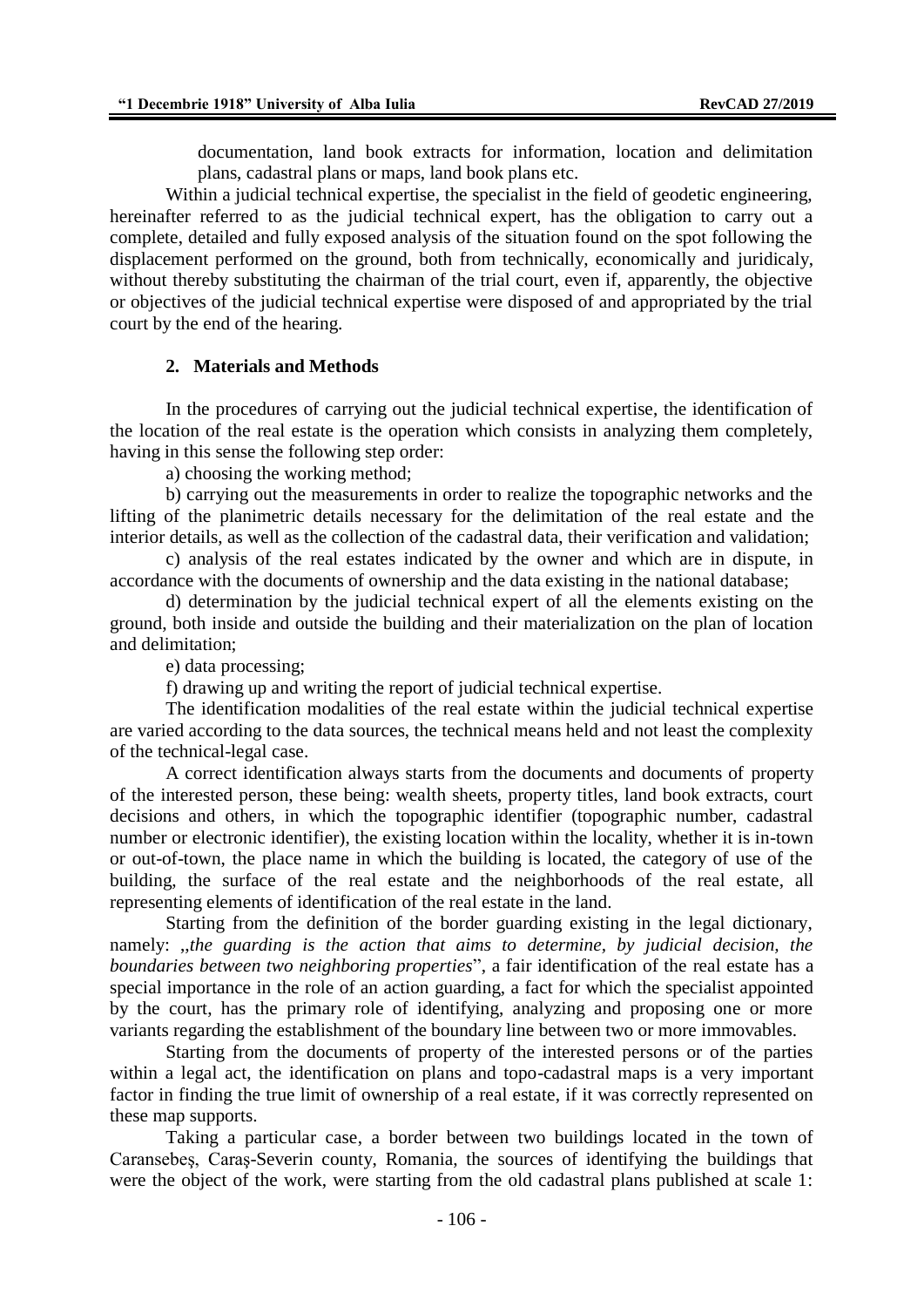2880 existing at the level of Caransebeş locality, up to the existing analog and digital database within the Cadastral and Advertising Office Caraş-Severin completed over time with specialized cadastral documentation.

Starting from this point, we set out to identify the boundary line between real estate no. top. 4967/2/1/1 and the real estate no.top. 4967/2/2, immovables that are located in the town of Caransebeş, Caraş-Severin county, Romania. For this, we start from the cadastral plan edited at scale 1: 2880 existing at the level of Caransebeş locality that can be observed in figure 1, where the location of the real estate no.top 4967 can be observed before the dismantling process carried out over time.



Fig. 1. Excerpt from the cadastral plan published on scale 1: 2880 of Caransebeş

In order to consult the situation existing in the documents of ownership with the situation existing in the field, prior to the trip to the land in order to recognize the land and to carry out the topographic measurements, a series of data sets has been studied further, in order to identify it, such as:

the photogrammetric image of the studied area to observe the technical differences over the building made over time as can be seen in figure 2;



Fig. 2. Excerpt from the orthophotoplan existing at the level of Caransebeş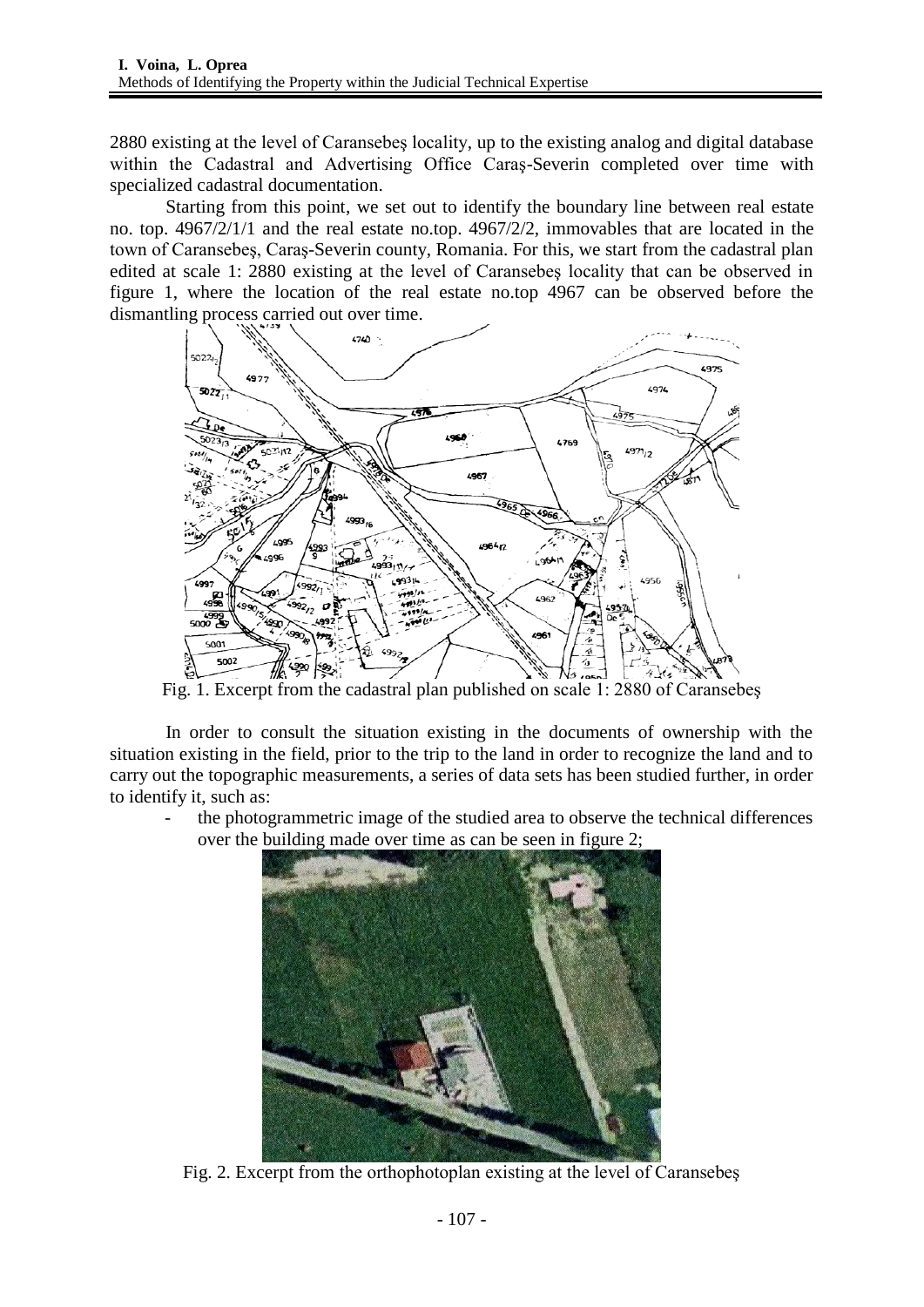- ANCPI's eTerra online geoportal where it was found that the building no.top. 4967/2/2 assigned an electronic identifier following a cadastral documentation;
- a geometry received by the Cadastral and Advertising Office Caras-Severin in the database of the National Agency for Cadastre and Real Estate Advertising in Romania, a fact that can be observed in figure 3, information that led to the first stage, upon entering the online platform eTerra 3 of ANCPI (figure 4), in order to extract the contour coordinates of the respective building.



Fig. 3. View from ANCPI's Real Estate eTerra online geoportal regarding the studied area



Fig. 4. Excerpt from ANCPI's eTerra 3 online platform regarding the studied area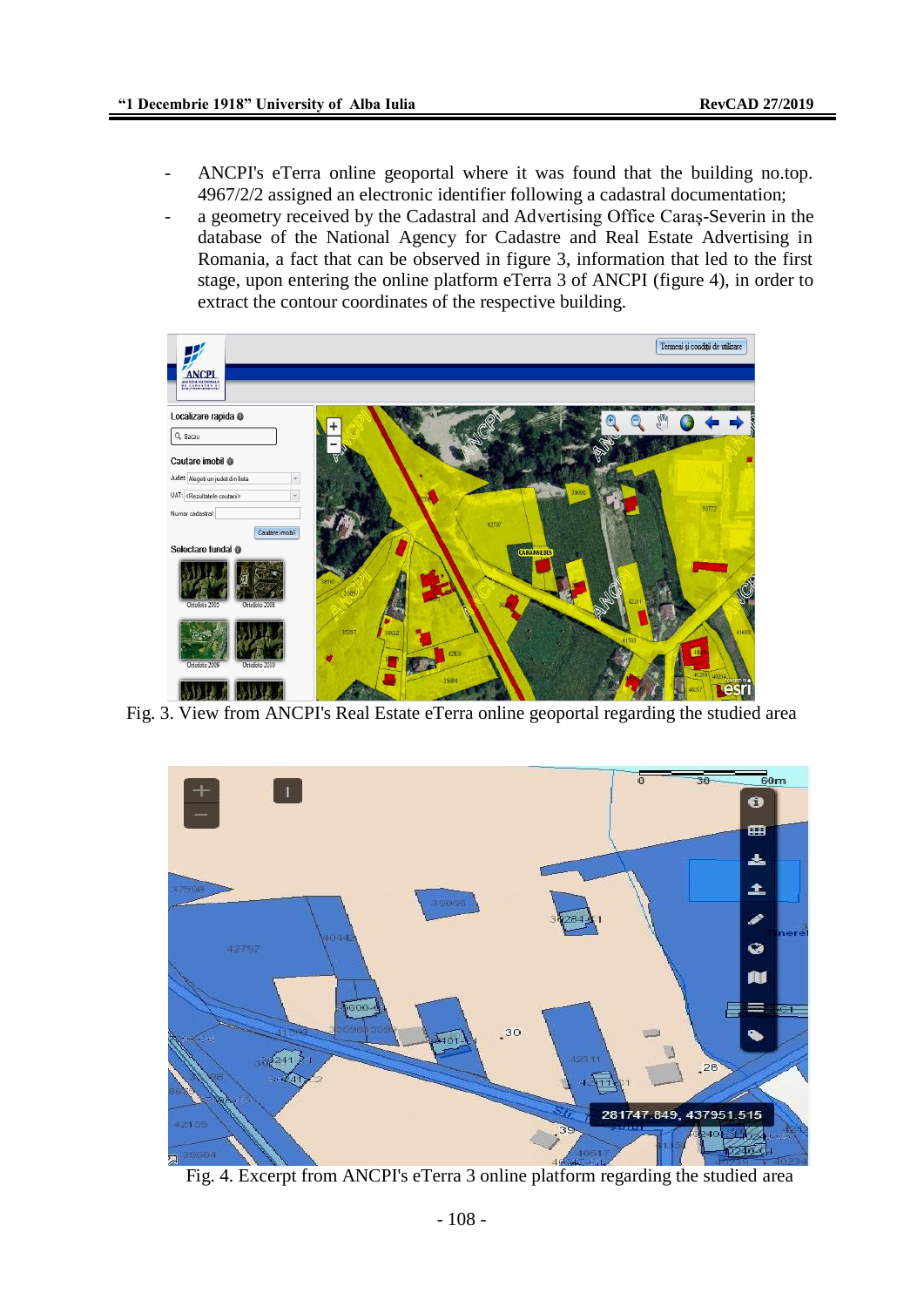Given that, the building with no. top. 4967 was subjected to a decommissioning operation over time but also to the fact that the objective of the study carried out is to identify the boundary line between the real estate with the no. 4967/2/1/1 and the real estate with no.top. 4967/2/2, proceeded to study and analyze the old analogical database within the Cadastral and Advertising Office Caraş-Severin, respectively of the Office of Cadastre and Real Estate Advertising Caransebeş, from where the evolution of the dismantling of the building no. top. 4967 to this day and its representation on detailed cadastral planes, which are



Fig. 5. Extract from the cadastral plan for the dismantling of the real estate no.top. 4967 in 2 lots with the creation of real estates: no.top. 4967/1 and 4967/2, respectively the dismantling of the building no.top. 4967/2 in 3 lots with the creation of buildings: no.top. 4967/2/1, nr.top. 4967/2/2 and no.top. 4967/2/3



4967/2/1 in 2 lots with the creation of real estates: no.top. 4967/2/1/1 and no.top. 4967/2/1/2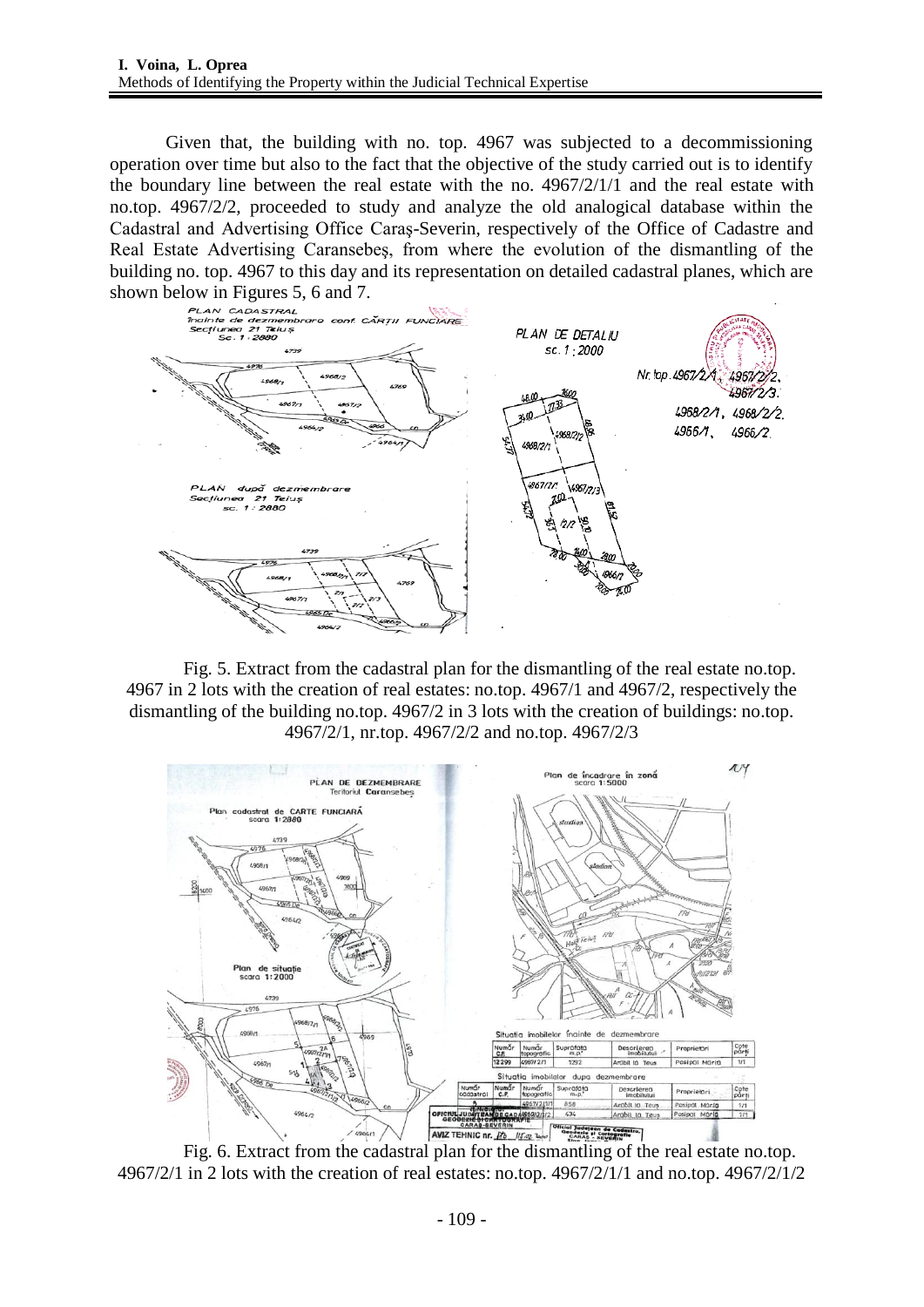

Fig. 7. Excerpt from the cadastral plan for identifying the real estate no.top. 4967/2/2 with the related neighborhoods

#### **3. Results and Discussions**

Observing the analyzed cadastral data sets, we can observe a number of differences regarding the identification of the property limits and their reception by the institution authorized in the field in our country. After the topographic survey carried out in the field, as well as the study and analysis performed on the two real estates, the following were deduced:

- the old cadastral plans published on scale 1: 2880 respect the geometric configuration of the real estate with the reality of the land;
- the old analogue database existing within the Caraş-Severin Cadastre and Advertising Office, respectively of the Caransebeş Cadastre and Real Estate Bureau, up to the X period, respects the reality on the ground;
- the position received in the database of the eTerra 3 online platform of ANCPI of the real estate no.top. 4967/2/2 is erroneously positioned, it overlapping the real estate no.top. 4967/2/1/1, this overlap being seen in figure 8.



Fig. 8. Overlay over the photogrammetric image of the study taking into account the database of the Caraş-Severin Cadastre and Advertising Office, respectively of the Caransebeş Cadastre and Real Estate Advertising Office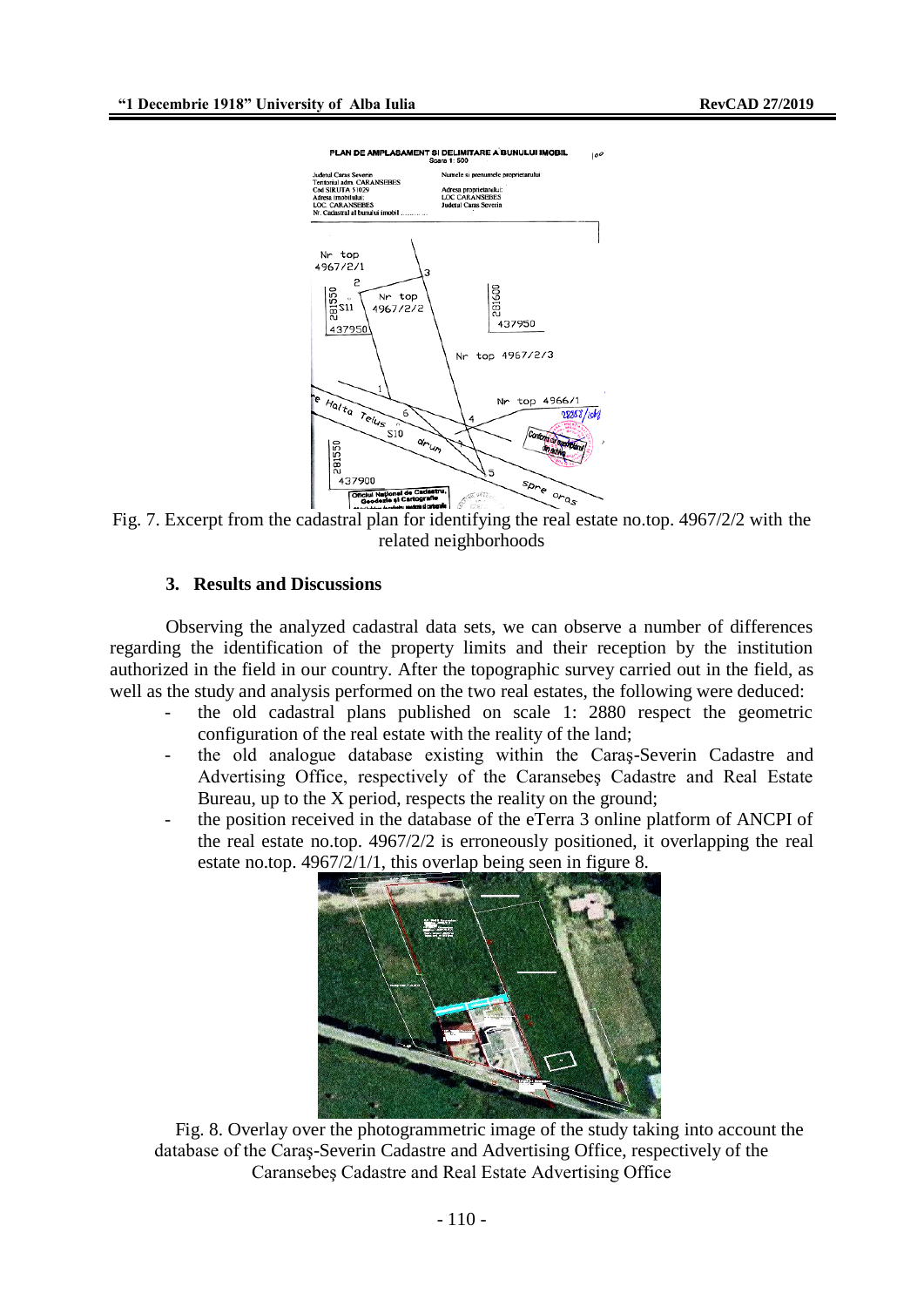Regarding the identification of the real estatea, the working methods and the means used for this procedure, over time there have been, are and will be a series of aproved and disaproved discussions. Regardless of the method, the technical means or the data sets had, the real estates were, are and will always be located on the ground surface in a determined position as accurately as possible, with small differences regarding the determination, materialization and representation on planes and maps of them, but they will never accept gross errors of measurement, positioning and representation, because the technical and legal effects produced can sometimes cause a series of moral, ethical, professional and most often personal damages.

# **4. Conclusions**

The present paper attempts to solve a particularly frequent problem both in the works of cadastre and real estate advertising, as well as in the judicial technical expertise, namely that the identifying real estates with all existing analog and digital resources.

Given the fact that today's specialists do not use or use to a limited extent the old data base existing in the specialized institutions for the works they perform, we recommend that it is necessary and essential to use it, and moreover the return to the old regulations of the Order no. 700 / 07.09.2014 regarding the approval of the regulation of approval, reception and registration in the cadastral and land book records with the subsequent completions and modifications of the National Agency for Cadastre and Real Estate Advertising. We also realised that it is very important to verify, to study, to analyze and to submit for identification the existing cadastral plans and drawings regarding the real estate subject to the reception of the cadastral documentation.

Given the legal value of some topo-cadastre plans and sketches, we consider it necessary to use them, not only in cadastral and real estate works and judicial technical expertise, but also in the realization of the national Cadastre and land book program, because it exists at the level in the territory of our country a lot of court decisions to which specialized works are annexed and which have not yet been implemented or have been erroneously applied for reasons independent of the specialist.

# **5. References**

- *1. N. Boș, O. Iacobescu – "Topografie modernă", Editura C.H. Beck, Bucureşti, România, 2007;*
- *2. E. Dersida – "Dicţionar de termeni juridici", Editura Proteus, Bucureşti, România, 2006;*
- *3. C. Grecea, I. Ienciu, L. Dimen, A. C. Bala, L. Oprea - Cadastral Support for an Efficient Town Planning in Timisoara, Journal of Environmental Protection and Ecology, 13 (2A), p. 1099-1106, 2012;*
- *4. C. Grecea, A. C. Bala, S. Herban - Cadastral Requirements for Urban Administration, Key Component for an Efficient Town Planning, Journal of Environmental Protection and Ecology, 14 (1), p. 363-371, 2013;*
- *5. I. Ienciu – The Achieving of Cadastral Data Bank for Real Estates Intended on Restitution Actions, 17th International Multidisciplinary Scientific GeoConference SGEM 2017, [www.sgem.org,](http://www.sgem.org/) SGEM2017 Conference Proceedings, Vol. 17, Issue 23, p. 687-694, 2017;*
- *6. I. Ienciu, L. Oprea, G. E. Voicu, T. Borşan, L. Filip - Expertiza tehnică cadastrală, Pangeea, Nr. 14, p. 119-121, 2014;*